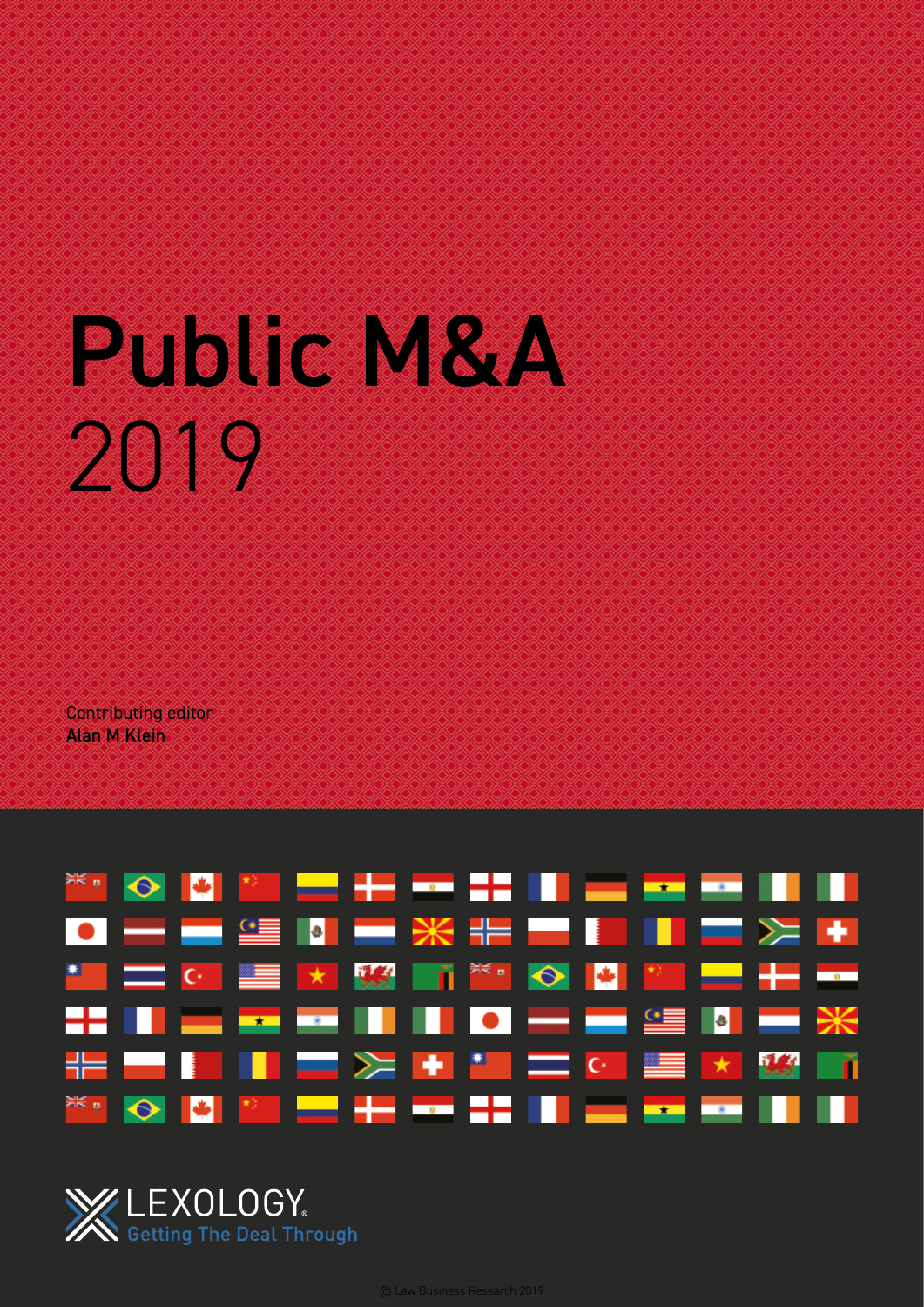#### Publisher

Tom Barnes tom.barnes@lbresearch.com

**Subscriptions** Claire Bagnall claire.bagnall@lbresearch.com

#### Senior business development managers Adam Sargent

adam.sargent@gettingthedealthrough.com

#### Dan White

dan.white@gettingthedealthrough.com

#### Published by

Law Business Research Ltd 87 Lancaster Road London, W11 1QQ, UK Tel: +44 20 3780 4147 Fax: +44 20 7229 6910

The information provided in this publication is general and may not apply in a specific situation. Legal advice should always be sought before taking any legal action based on the information provided. This information is not intended to create, nor does receipt of it constitute, a lawyer– client relationship. The publishers and authors accept no responsibility for any acts or omissions contained herein. The information provided was verified between February and April 2019. Be advised that this is a developing area.

© Law Business Research Ltd 2019 No photocopying without a CLA licence. First published 2018 Second edition ISBN 978-1-83862-110-0

Printed and distributed by Encompass Print Solutions Tel: 0844 2480 112



## **Public M&A** 2019

Contributing editor Alan M Klein Simpson Thacher & Bartlett LLP

Lexology Getting The Deal Through is delighted to publish the second edition of *Public M&A*, which is available in print and online at www.lexology.com/gtdt.

Lexology Getting The Deal Through provides international expert analysis in key areas of law, practice and regulation for corporate counsel, cross-border legal practitioners, and company directors and officers.

Throughout this edition, and following the unique Lexology Getting The Deal Through format, the same key questions are answered by leading practitioners in each of the jurisdictions featured. Our coverage this year includes new chapters on Egypt and Thailand.

Lexology Getting The Deal Through titles are published annually in print. Please ensure you are referring to the latest edition or to the online version at www.lexology.com/gtdt.

Every effort has been made to cover all matters of concern to readers. However, specific legal advice should always be sought from experienced local advisers.

Lexology Getting The Deal Through gratefully acknowledges the efforts of all the contributors to this volume, who were chosen for their recognised expertise. We also extend special thanks to Alan M Klein of Simpson Thacher & Bartlett LLP, the contributing editor, for his assistance in devising and editing this volume



London April 2019

Reproduced with permission from Law Business Research Ltd This article was first published in June 2019 For further information please contact editorial@gettingthedealthrough.com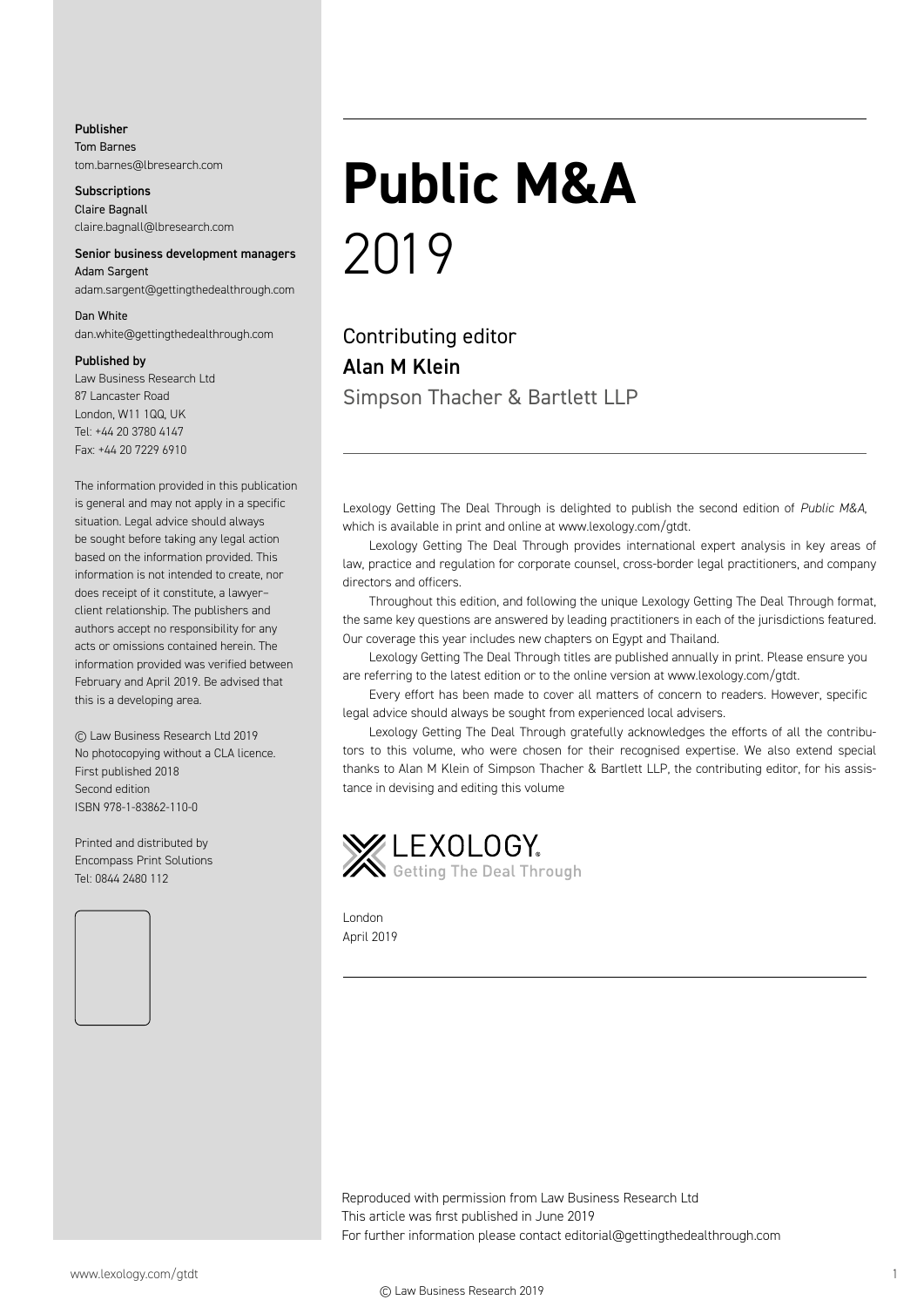## **Contents**

| <b>Global overview</b>                                               | 5  |
|----------------------------------------------------------------------|----|
| Alan M Klein                                                         |    |
| Simpson Thacher & Bartlett LLP                                       |    |
| <b>Franchise M&amp;A</b>                                             | 7  |
| Edward (Ned) Levitt                                                  |    |
| Dickinson Wright LLP                                                 |    |
| Cross-border M&A: The view from Canada                               | 11 |
| Ian Michael                                                          |    |
| Bennett Jones LLP                                                    |    |
| <b>Bermuda</b>                                                       | 13 |
| Stephanie P Sanderson                                                |    |
| BeesMont Law Limited                                                 |    |
| <b>Brazil</b>                                                        | 18 |
| Fernando Loeser, Enrique Tello Hadad, Lilian C Lang and Daniel Varga |    |
| Loeser, Blanchet e Hadad Advogados                                   |    |
| Canada                                                               | 25 |
| Linda Misetich Dann, Brent Kraus, John Piasta, Ian Michael,          |    |
| Chris Simard and Beth Riley                                          |    |
| <b>Bennett Jones LLP</b>                                             |    |
| <b>China</b>                                                         | 33 |
| Caroline Berube and Ralf Ho                                          |    |
| HJM Asia Law & Co LLC                                                |    |
| Colombia                                                             | 39 |
| Santiago Gutiérrez, Juan Sebastián Peredo and Mariana Páez           |    |
| Lloreda Camacho & Co                                                 |    |
| <b>Denmark</b>                                                       | 45 |
| Thomas Weisbjerg, Anders Carstensen and Julie Høi-Nielsen            |    |
| Mazanti-Andersen Korsø Jensen Law Firm LLP                           |    |
| <b>Egypt</b>                                                         | 52 |
| Omar S Bassiouny and Mariam Auda                                     |    |
| Matouk Bassiouny                                                     |    |
| <b>England and Wales</b>                                             | 57 |
| Sam Bagot, Matthew Hamilton-Foyn, Dan Tierney and Ufuoma Brume       |    |
| Cleary Gottlieb Steen & Hamilton LLP                                 |    |
| <b>France</b>                                                        | 66 |
| Anya Hristova and Océane Vassard                                     |    |
| Bersay & Associés                                                    |    |

| Germany                                                | 75  |
|--------------------------------------------------------|-----|
| Gerhard Wegen and Christian Cascante                   |     |
| Gleiss Lutz                                            |     |
| Ghana                                                  | 84  |
| Kimathi Kuenyehia Sr, Sarpong Odame and Kojo Amoako    |     |
| Kimathi & Partners, Corporate Attorneys                |     |
| India                                                  | 91  |
| Rabindra Jhunjhunwala and Bharat Anand<br>Khaitan & Co |     |
| <b>Ireland</b>                                         | 100 |
| Madeline McDonnell and Susan Carroll                   |     |
| Matheson                                               |     |
| <b>Italy</b>                                           | 111 |
| Fiorella Federica Alvino                               |     |
| Nunziante Magrone - Law Firm                           |     |
| Japan                                                  | 118 |
| Sho Awaya and Yushi Hegawa                             |     |
| Nagashima Ohno & Tsunematsu                            |     |
| Latvia                                                 | 126 |
| Gints Vilgerts and Vairis Dmitrijevs                   |     |
| Vilgerts                                               |     |
| Luxembourg                                             | 131 |
| Frédéric Lemoine and Chantal Keereman                  |     |
| Bonn & Schmitt                                         |     |
| <b>Malaysia</b>                                        | 137 |
| Addy Herg and Quay Chew Soon                           |     |
| <b>Skrine</b>                                          |     |
| Mexico                                                 | 143 |
| Julián J Garza C and Luciano Pérez G                   |     |
| Nader, Hayaux y Goebel, SC                             |     |
| <b>Netherlands</b>                                     | 148 |
| Allard Metzelaar and Willem Beek                       |     |
| <b>Stibbe</b>                                          |     |
| <b>North Macedonia</b>                                 | 154 |
| Emilija Kelesoska Sholjakovska and Ljupco Cvetkovski   |     |
| Debarliev, Dameski & Kelesoska Attorneys at Law        |     |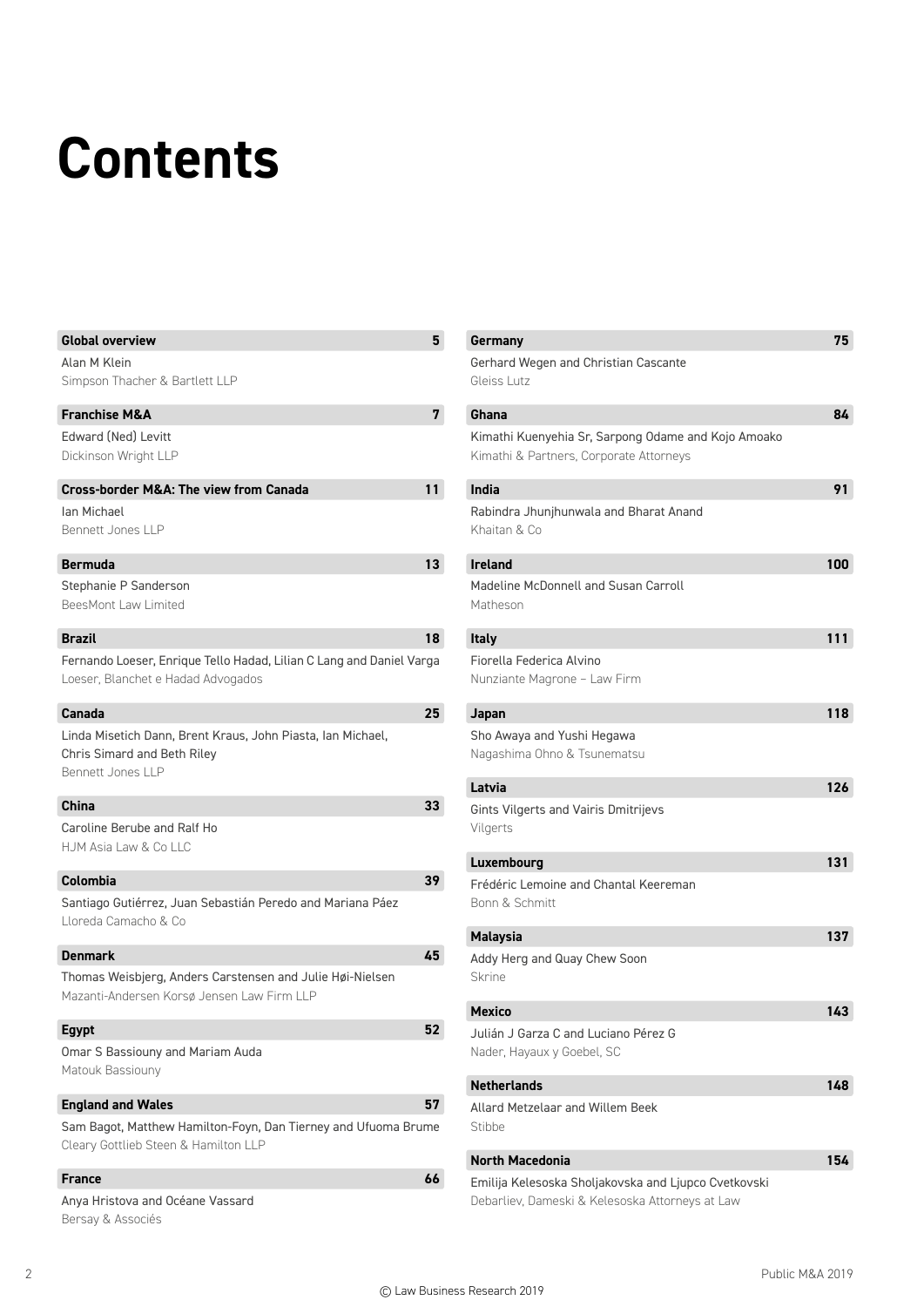| <b>Norway</b>                                                                                                                                                          | 161 |
|------------------------------------------------------------------------------------------------------------------------------------------------------------------------|-----|
| Ole Kristian Aabø-Evensen<br>Aabø-Evensen & Co Advokatfirma                                                                                                            |     |
| Poland                                                                                                                                                                 | 174 |
| Dariusz Harbaty, Joanna Wajdzik and Anna Nowodworska<br><b>Wolf Theiss</b>                                                                                             |     |
| Qatar                                                                                                                                                                  | 181 |
| Faisal Moubaydeen<br>Dentons                                                                                                                                           |     |
| Romania                                                                                                                                                                | 186 |
| Anda Rojanschi, Adina Oprea and Alexandra Vaida<br>D&B David si Baias                                                                                                  |     |
| <b>Russia</b>                                                                                                                                                          | 195 |
| Vasilisa Strizh, Dina Kzylkhodjaeva, Philip Korotin,<br>Valentina Semenikhina, Alexey Chertov, Dmitry Dmitriev<br>and Valeria Gaikovich<br>Morgan, Lewis & Bockius LLP |     |
| <b>South Africa</b>                                                                                                                                                    | 202 |
| <b>Fzra Davids and Jan Kirkman</b>                                                                                                                                     |     |
| <b>Bowmans</b>                                                                                                                                                         |     |

| <b>Switzerland</b>                                                                                                        | 211 |
|---------------------------------------------------------------------------------------------------------------------------|-----|
| Claude Lambert, Reto Heuberger and Andreas Müller<br>Homburger AG                                                         |     |
| <b>Taiwan</b>                                                                                                             | 220 |
| Yvonne Hsieh and Susan Lo<br>Lee and Li, Attorneys-at-Law                                                                 |     |
| <b>Thailand</b>                                                                                                           | 225 |
| Panuwat Chalongkuamdee, Akeviboon Rungreungthanya<br>and Pratumporn Somboonpoonpol<br>Weerawong, Chinnavat & Partners Ltd |     |
| <b>Turkey</b>                                                                                                             | 232 |
| Noyan Turunç and Kerem Turunç<br><b>TURUNC</b>                                                                            |     |
| <b>United States</b>                                                                                                      | 239 |
| Alan M Klein<br>Simpson Thacher & Bartlett LLP                                                                            |     |
| <b>Vietnam</b>                                                                                                            | 245 |
| Tuan Nguyen, Phong Le, Hai Ha and Huyen Nguyen<br>bizconsult Law Firm                                                     |     |
| Zambia                                                                                                                    | 253 |
| Sharon Sakuwaha and Situlile Ngatsha<br>Corpus Legal Practitioners                                                        |     |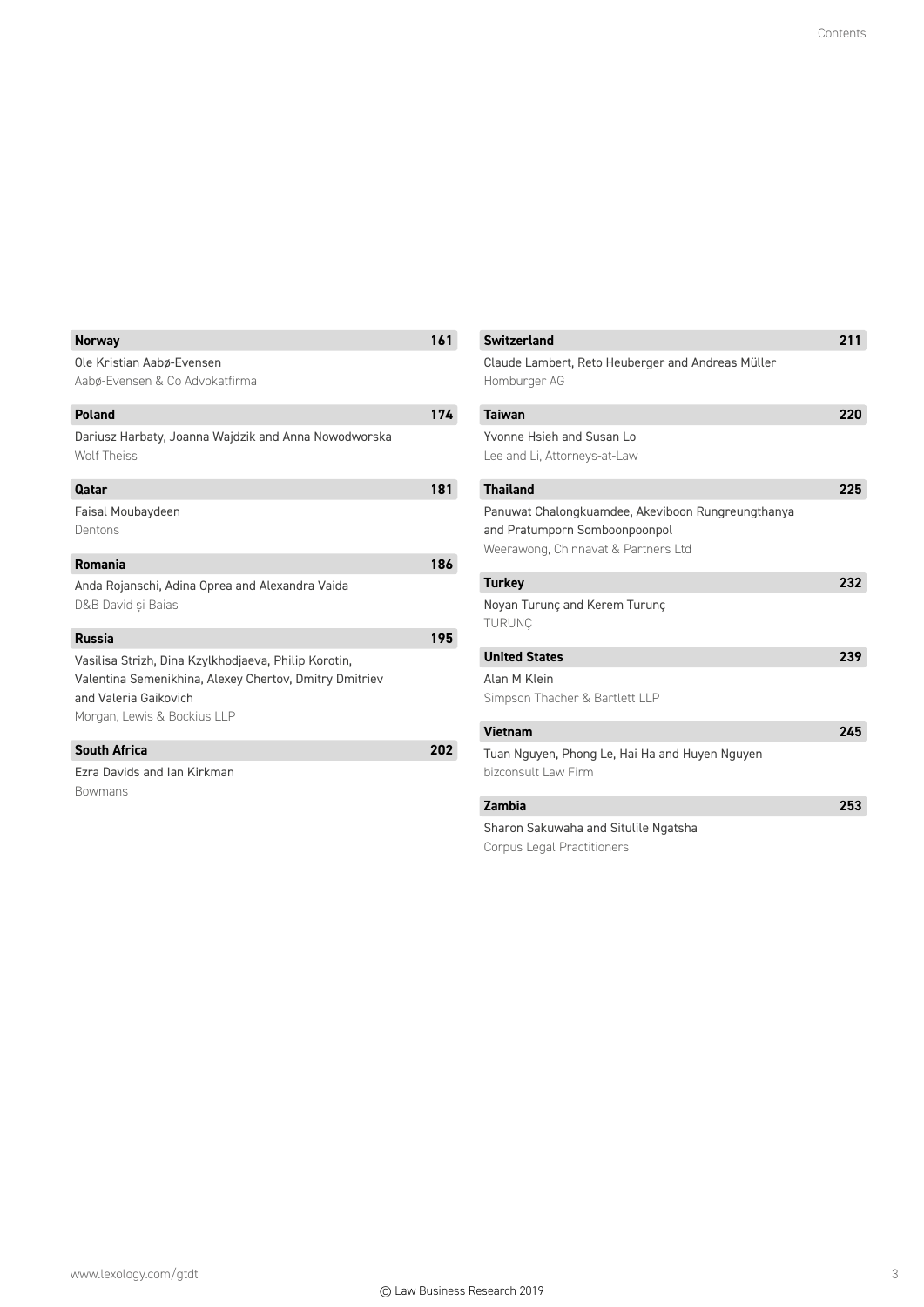### **Turkey**

Noyan Turunç and Kerem Turunç TURUNÇ

#### **STRUCTURES AND APPLICABLE LAW**

#### **Types of transaction**

#### 1 | How may publicly listed businesses combine?

Publicly listed businesses may combine by way of mergers and stock or asset acquisitions. A merger may take one of two forms: the absorption of one company by another or the merging of two or more companies into a newly formed company. Demergers are also permitted and specifically regulated by Turkish law.

A public company is defined as a joint stock company that either has more than 500 shareholders (excluding crowdfunded companies) or has shares traded on a stock exchange.

#### **Statutes and regulations**

2 What are the main laws and regulations governing business combinations and acquisitions of publicly listed companies?

The primary legislation that specifically applies to business combinations and acquisitions of publicly listed companies is the Turkish Commercial Code (Law No. 6102) (TCC), which regulates the incorporation and operation of business enterprises including their mergers and similar transactions, and the Turkish Capital Markets Law (Law No. 6362) (CML), which is Turkey's main securities law legislation, including secondary legislation promulgated thereunder, in particular, the following:

- the Communiqué on Mergers and Demergers, No. II-23.2, issued by the Capital Markets Board (CMB) under the CML;
- the Communiqué on Common Principles Regarding Significant Transactions and Shareholder Exit Rights, No. II-23.1, issued by the CMB under the CML; and
- the Communiqué on Takeover Bids, No. II-26.1, issued by the CMB under the CML.

The following significant legislation also applies:

- the Code of Obligations (Law No. 6098), the primary piece of legislation governing contractual relations;
- various pieces of tax legislation, in particular, the Corporate Tax Law (Law No. 5520);
- the Labour Law (Law No. 4857);
- the Law on the Protection of Competition (Law No. 4054), and the Communiqué on Mergers and Acquisitions Requiring the Authorisation of the Competition Board, No. 2010/4, promulgated by the Competition Authority thereunder; and
- rules and regulations issued by Borsa Istanbul, Turkey's national stock exchange.

Other laws, such as those relating to intellectual property and data privacy, as well as sector-specific legislation (eg, banking, energy) may also apply to the transaction.

#### **Transaction agreements**

3 Are transaction agreements typically concluded when publicly listed companies are acquired? What law typically governs the agreements?

Yes, international style transaction agreements are the norm when publicly listed companies are acquired through negotiated transactions. While parties to a contract are, as a general rule, free to choose the governing law and dispute resolution provisions of the contract so long as there is a foreign element to the relationship, most M&A agreements in the Turkish market are governed by Turkish law. Even if foreign law governs the agreements, certain Turkish law provisions will always be binding on the parties regardless of the governing law of the contract, including, for example, formalities regarding share transfers, statutory minority rights and corporate governance.

#### **FILINGS AND DISCLOSURE**

#### **Filings and fees**

4 Which government or stock exchange filings are necessary in connection with a business combination or acquisition of a public company? Are there stamp taxes or other government fees in connection with completing these transactions?

#### Competition law

In transactions resulting in a change of control where the parties to the transaction surpass statutory revenue thresholds, one party or both parties together must apply to the Turkish Competition Board for approval of the transaction. The triggering revenue thresholds are as follows:

- total annual revenues of the transaction parties in Turkey exceeding 100 million Turkish liras, and annual revenues of at least two of the transaction parties in Turkey each exceeding 30 million Turkish liras; or
- the asset or activity subject to an acquisition transaction or at least one of the parties in a merger transaction having annual revenues in Turkey exceeding 30 million Turkish liras, and at least one other party to the transaction having annual global revenues exceeding 500 million Turkish liras.

#### Corporate law

In the event a capital increase is part of the transaction structure, a general assembly meeting must be held to amend the articles of association of the company. The general assembly decision and the amendment to the articles must be registered with the trade registry,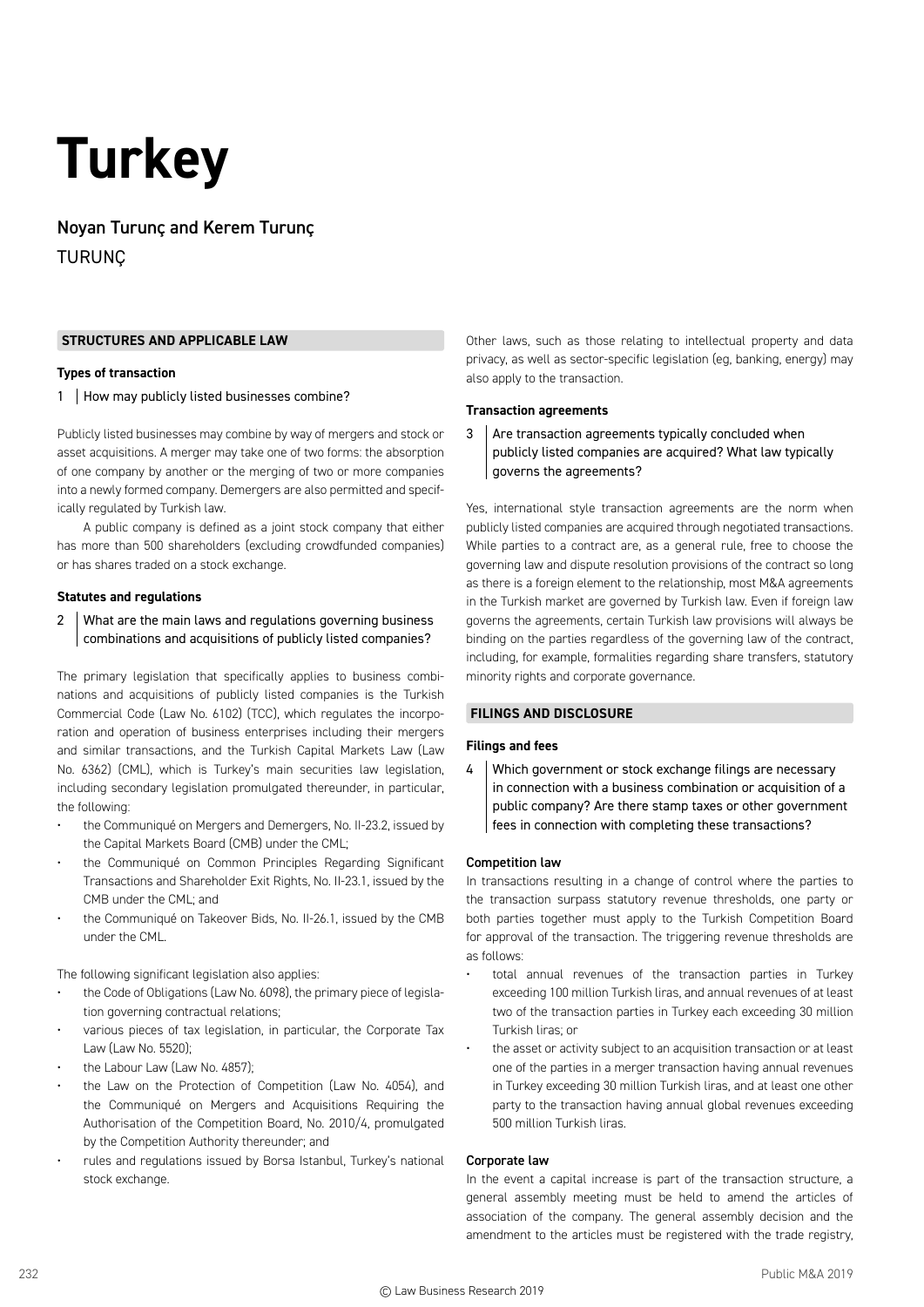#### Capital markets legislation

A change of control in a public company triggers a mandatory tender offer, which requires the bidder to file certain documents and information with the CMB, including, among other things, the source of funds, the agreements (if any) that triggered the mandatory tender offer and agreements with intermediary institutions. Changes of control can occur through the direct or indirect acquisition by a shareholder (or a group of shareholders acting together) of a majority of the voting rights in the company or the power to nominate a majority of the company's board, except for cases where such shareholders are unable to control the company owing to the existence of privileged shares held by others. The mandatory tender offer requirement is also triggered if shareholders enter into an agreement (eg, voting agreement) that leads to joint control even if there is no change in the shareholding structure.

CMB rules include certain exceptions to mandatory tender offer requirements, such as a change of control that occurs as a result of a voluntary tender offer made to all shareholders for all of their shares, and intragroup share transfers. The CMB can also grant case-specific exemptions to mandatory tender offer requirements in connection with certain transactions that result in a change of control. These transactions include, among others, the sale of state-owned shares in publicly traded companies as part of a privatisation process, and capital increases in which existing shareholders subscribe for new shares (provided that pre-emption rights were not restricted).

In merger and demerger transactions, certain filings must be made with the trade registry (this requirement applies to private companies as well). Public companies must also make a public announcement approved by the CMB, and file with the CMB, for approval of the transaction, an extensive set of documents (including, among other things, the merger agreement, financial statements on which the transaction will be based and a financial expert's opinion) and also pay filing fees. The CMB filing requirements are triggered so long as at least one party to the merger or demerger transaction is publicly traded.

#### **Other**

After completion of the transaction, companies containing foreign capital are required to provide periodical reports on the details of the foreign shareholding in the company to the General Directorate of Incentive Implementation and Foreign Investment of the Ministry of Economy. This is an administrative filing and does not affect business combinations or acquisitions.

See also questions 6 and 17.

#### **Information to be disclosed**

5 What information needs to be made public in a business combination or an acquisition of a public company? Does this depend on what type of structure is used?

In business combinations and acquisitions where merger clearance thresholds are triggered, the basic facts of the transaction become public shortly after filing the clearance application. These are usually limited to the identities of the parties and a high-level description of the transaction, while sensitive information ordinarily receives confidential treatment by the Competition Board. Having said that, much of this confidential information becomes public owing to CMB requirements, as described below.

The CMB disclosure requirements are twofold: (i) general disclosure requirements that govern material, non-public information; and (ii) specific disclosure requirements applying to enumerated transactions. The general disclosure requirements apply to, among other things, inside information (ie, non-public events and developments that may have an effect on price or the investment decision of investors) subject to certain exceptions, and the confirmation or denial of rumours (eg, press coverage of a material event). These are primarily regulated by the Communiqué on Material Events.

The Communiqué on Mergers and Demergers requires the disclosure of, among other things, corporate resolutions regarding the contemplated transaction, the merger or demerger agreement or plan, applicable financial statements and a merger or demerger report prepared (individually or jointly) by the parties to the transaction.

The Communiqué on Takeover Bids, which regulates mandatory and voluntary tender offers, requires the disclosure of information on, among other things, the calculation of the tender offer price, source of funds to be used in the share purchases under the tender offer, offeror's strategic plans regarding the target company and tender procedures (eg, time frame, number of shares subject to the tender).

Additional disclosure requirements may be applicable depending on the specific sector involved. See question 17.

#### **Disclosure of substantial shareholdings**

6 What are the disclosure requirements for owners of large shareholdings in a public company? Are the requirements affected if the company is a party to a business combination?

Pursuant to the Communiqué on Material Events, No. II-15.1, issued by the CMB, if the shares held by a real or corporate person in a publicly traded Turkish company reaches or falls below the thresholds of 5, 10, 15, 20, 25, 33, 50, 67 and 95 per cent, the Central Securities Depository (CSD) will automatically make a public announcement of this fact. If these thresholds are triggered by indirect holdings, voting rights or a group of persons acting together, these persons must make a disclosure on the Public Disclosure Platform (PDP), the online system through which public disclosures required by capital markets legislation, including Borsa Istanbul rules and regulations, are made. For private companies with publicly traded securities on an exchange, the applicable disclosure thresholds are only 25, 50 and 67 per cent. The CSD also maintains an up-to-date table of holders of 5 per cent or more shares and voting rights in publicly traded companies.

The TCC also has reporting requirements applicable to all capital stock companies. Pursuant to article 198 of the TCC, if an undertaking's (affiliate's) direct or indirect shareholding in a company reaches or falls below the thresholds of 5, 10, 20, 25, 33, 50, 67 and 100 per cent, such affiliate must notify the company in which it holds the relevant shares as well as any applicable public authorities within 10 days. Information on any such triggering transactions must be made available on the company's website, and included in the company's annual activity and audit reports. Furthermore, board members and managers of the company and the referenced affiliate, and their respective spouses and dependent children, who hold at least 20 per cent of shares of the company or the affiliate must disclose such holdings. The disclosure will be registered with and announced by the trade registry. Failure to fulfil any of the TCC obligations described in this paragraph results in the 'freezing' of all voting and other rights in the relevant shares. There is debate among practitioners and academia as to how to cure the loss of these rights.

The requirements described above are not affected solely by virtue of the company being a party to a business combination. However, disclosure relating to a specific merger or demerger transaction may have to include additional shareholding and related information (see question 5).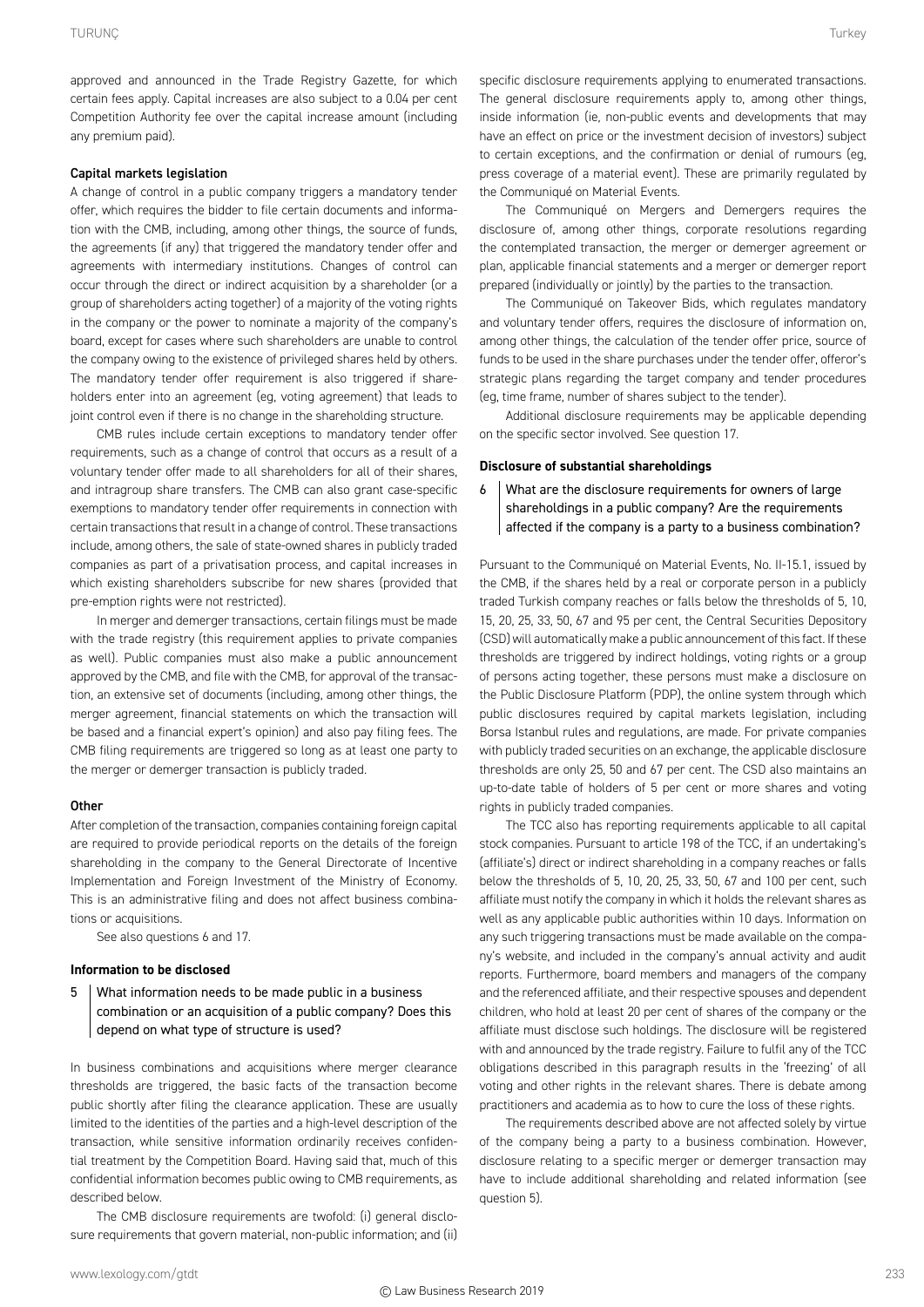#### **DIRECTORS' AND SHAREHOLDERS' DUTIES AND RIGHTS**

#### **Duties of directors and controlling shareholders**

7 | What duties do the directors or managers of a publicly traded company owe to the company's shareholders, creditors and other stakeholders in connection with a business combination or sale? Do controlling shareholders have similar duties?

General duties of directors to act in the best interests of the company, avoid conflicts of interest and not compete with the company apply to public and private company directors alike. Public company legislation also includes more specific rules that directors must follow in dealing with the protection of minority shareholders, related party transactions and risk management. As in any other type of transaction, these duties and rules apply when dealing with stakeholders and third parties in business combinations or sales.

Under article 202 of the TCC, controlling shareholders must not use their control in a way that would harm the interests of the company. Such harm is defined broadly and includes, among other things, any act or decision which may adversely affect the company's productivity, restricting the company's investments and forcing the company to enter into adverse financial transactions. Minority shareholders who suffer losses as a result can request compensation. Additionally, the TCC also specifically references M&A transactions and states that if an M&A transaction (and certain other significant transactions) is undertaken by a company as a result of the use of control rights but the transaction does not have a clear rational purpose, shareholders who voted against the transaction or objected to the board's relevant decision in writing can request the controlling entity, through court action, to purchase their shares, or request compensation for their losses. If the company's shares are listed on a stock exchange, the applicable purchase price will be the prevailing trading price. If the shares are not traded on an exchange or if the trading price is not fair, the purchase price will be their true value or a price calculated under a generally accepted method.

All parties and stakeholders are also always subject to the overarching requirement that they act in good faith and adhere to fair dealing principles (article 2 of the Turkish Civil Code (Law No. 4721)).

#### **Approval and appraisal rights**

8 What approval rights do shareholders have over business combinations or sales of a public company? Do shareholders have appraisal or similar rights in these transactions?

Mergers, demergers, and sales and leases of a significant portion of, or all, assets are considered to be significant transactions for public companies, and are subject to shareholder approval (two-thirds of voting rights present and voting at the general assembly, unless a higher quorum is required by the company's articles of association). Shareholders who vote against such transactions at the relevant general assembly meeting can request the redemption of their shares by the company at a price equal to the average of the weighted average trading prices of the company's shares for the last 30 days prior to the announcement of the transaction. This right will also be accorded to shareholders where the company fails to fulfil its duties related to the convention of the general assembly (ie, unduly preventing the shareholder from attending the meeting, or failing to perform necessary call or agenda publication procedures).

See also question 14 for a discussion on squeeze-out mergers.

#### **COMPLETING THE TRANSACTION**

#### **Hostile transactions**

#### 9 What are the special considerations for unsolicited transactions for public companies?

Hostile takeovers are rare in Turkey. Examples mainly include family feuds (which do not necessarily follow the formalities of a regular takeover process and often involve protracted litigation). This is primarily because many public companies in Turkey have low public float percentages and majority ownership is concentrated in the hands of one or a small number of (usually related) shareholders, making it impractical to launch hostile takeovers. In any case, Turkish law does not specifically govern hostile transactions although voluntary tender offers and squeeze-out transactions are permitted and their procedures are regulated (see questions 12 and 14).

#### **Break-up fees – frustration of additional bidders**

10 Which types of break-up and reverse break-up fees are allowed? What are the limitations on a public company's ability to protect deals from third-party bidders?

#### Break-up fees

Subject to general rules applicable to publicly traded companies (eg, significant transactions, board duties), there is no restriction under Turkish law regarding break-up and reverse break-up fees, and these fees may be negotiated under Turkish law's freedom of contract principle. Likewise, penalty clauses are generally enforceable under Turkish law. Having said that, such arrangements are rarely seen in practice, in large part because of the relative lack of process-driven M&A transactions, concentrated shareholding structures and the target board's general inability to influence a negotiated transaction, among other reasons.

#### Tools available to the board and management

It is difficult for a public company to protect itself against third-party bidders, mainly because of concentrated shareholding structures and small public floats, and hence the board and the management being direct representatives of the shareholders. Also, many statutory and practical tools such as poison pills and the ability to shop the company used in some jurisdictions are not always available in Turkey. Furthermore, transfers of both publicly traded and privately held shares in public companies may normally be made by shareholders without any restrictions. The limited exceptions to this rule include (i) the company's right to approve transfers of registered shares that have not been fully paid up where there are doubts about the acquirer's ability to pay for the shortfall (and the acquirer has not posted security if requested by the company); and (ii) the company's approval right as specifically included in the company's articles of association, subject in each case to certain exceptions relating to inheritance and marital property rules, and enforcement actions.

A tool available to the target company's board is the report it is required to prepare in connection with a voluntary tender offer. In this report, the board must discuss, among other things, the offeror's strategic plans relating to the target company including the potential impact of the offer on the company's employees. The board can issue, within the confines of its statutory duties, an unfavourable report if it believes that the tender offer is not in the best interest of the company. The report is made available on the PDP.

In voluntary tender offers, the CMB can lengthen the offer period up to 30 business days if the target company requests holding a general assembly meeting to enable the shareholders to evaluate the tender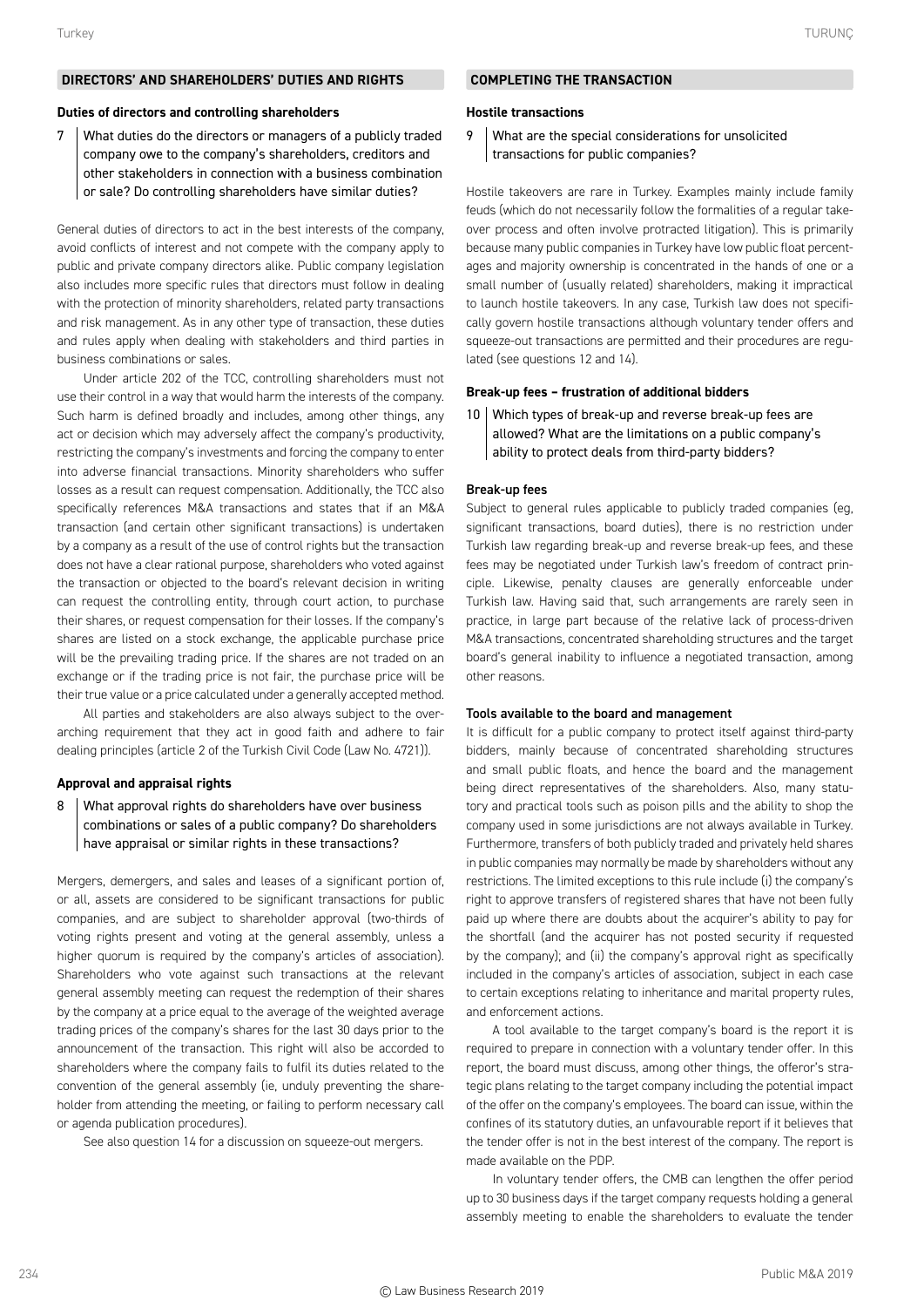offer. Thus, if timing is of the essence for the offeror, the board may be able to prevent a successful tender by holding a general assembly.

Finally, it would not be possible for a bidder to conduct thorough due diligence unless the board and management cooperate, although this would be unusual as a practical matter because bidders ordinarily negotiate with the controlling shareholder or shareholders, who can procure the cooperation of the board and management.

#### Financial assistance

The TCC includes strict restrictions on financial assistance, a concept borrowed from Council Directive 77/91/EEC, which has since been amended and replaced to give member states more flexibility in permitting certain forms of financial assistance. However, the TCC follows the original Directive and states that a joint stock company (public or private) may not advance funds, make loans or provide security with a view to the acquisition of its shares by a third party (borrowed almost verbatim from the original Directive). Exceptions to the prohibition also follow the original Directive, and are limited to transactions by banks and other financial institutions in their ordinary course of business, and transactions undertaken for the acquisition of shares by the employees of the company or the employees of one of its subsidiaries. However, these exceptions may not be used if they have the effect of reducing the reserves of the company below mandatory statutory thresholds or limits set by the company's articles of association, or if they prevent the creation of statutorily mandated reserves or, otherwise, the use of such reserves. Read broadly as generally agreed by practitioners to be the legislative intent of the article, this provision essentially rules out the use of acquisition financing by a target operating company, and the market has shied away from trying to employ alternative structures (for example, the merger of the operating company with the holding company in a financed transaction). Furthermore, while many jurisdictions that have financial assistance legislation permit companies to provide financial assistance for the acquisition of their shares as long as certain conditions, such as arm's-length terms, the approval of shareholders, and the maintenance of prescribed net asset and reserve thresholds are met, Turkish law has no such exceptions.

#### Acquisition of own shares

A public company cannot acquire for its own account or accept as a pledge more than 10 per cent of its own shares. Buyback programmes are also subject to various temporal, financial, disclosure and other conditions.

#### **Government influence**

11 | Other than through relevant competition regulations, or in specific industries in which business combinations or acquisitions are regulated, may government agencies influence or restrict the completion of such transactions, including for reasons of national security?

There are limited restrictions on the ability of companies containing foreign capital to purchase and hold title to some real estate, and certain post-acquisition clearances of existing real estate ownership by the target company if it becomes at least 50 per cent foreign-owned.

In certain sensitive industries where there may otherwise not be statutory approval requirements for business combinations or acquisitions, but where licensing requirements apply, a regulatory vetting process may prevent the transaction (eg, if acquiring shareholders have criminal records).

#### **Conditional offers**

12 What conditions to a tender offer, exchange offer, mergers, plans or schemes of arrangements or other form of business combination are allowed? In a cash transaction, may the financing be conditional? Can the commencement of a tender offer or exchange offer for a public company be subject to conditions?

Negotiated transaction documents can include customary conditions precedent such as financing. However, tender offer documentation must include details on source of funds (see questions 4 and 5).

Mandatory tender offers cannot include any conditions as per the Communiqué on Takeover Bids. Because there is no similar ban for voluntary tender offers, voluntary tender offers may include conditions, subject to CMB approval. Furthermore, voluntary tender offers may be made for less than all shares of the company, and certain aspects of the offer (eg, number of shares tendered for, price) may be changed during the offer process.

#### **Financing**

13 | If a buyer needs to obtain financing for a transaction involving a public company, how is this dealt with in the transaction documents? What are the typical obligations of the seller to assist in the buyer's financing?

Larger transactions may include a 'financing out' clause although more often than not, the buyer will represent in the transaction documents that it has the necessary financing available. See also question 12.

The seller does not have any specific statutory obligations (other than its general duty to act in good faith) to assist in the buyer's financing. The seller may, however, agree in the transaction documents to cooperate with the buyer and the potential lenders or allow the lenders to conduct diligence on the target company. See also question 10 for a discussion on the prohibition on financial assistance.

#### **Minority squeeze-out**

14 | May minority stockholders of a public company be squeezed out? If so, what steps must be taken and what is the time frame for the process?

#### Capital Markets Legislation

Pursuant to the Squeeze-Out Communiqué, No. II-27.2, issued by the CMB, if the voting rights held by a shareholder (or a group of shareholders acting together) reaches 98 per cent through a tender offer or otherwise, or such shareholder(s) acquire additional shares when they are already above this threshold, then the minority shareholders will have the right to sell their shares to the controlling shareholder(s), and the controlling shareholder(s) will have the right to squeeze out any remaining minority shareholders.

Once their right to sell is triggered, minority shareholders must notify the company of their intention to use their right to sell within three months. The right remains available even if the controlling shareholder(s) lose their 98 per cent voting right during the threemonth period. The company must notify the controlling shareholder(s) of the intended use of minority rights within one month, and must also prepare a valuation report. The controlling shareholder(s) then have three business days to deposit with the company funds in consideration of the shares to be purchased, and the company must transfer these funds to the selling shareholders within two business days. A minority shareholder exercising its put right must exercise it for all of its shares.

After the expiry of the three-month exercise period of the minority shareholders, the controlling shareholder(s) will have the right to squeeze out any remaining minority shares. The controlling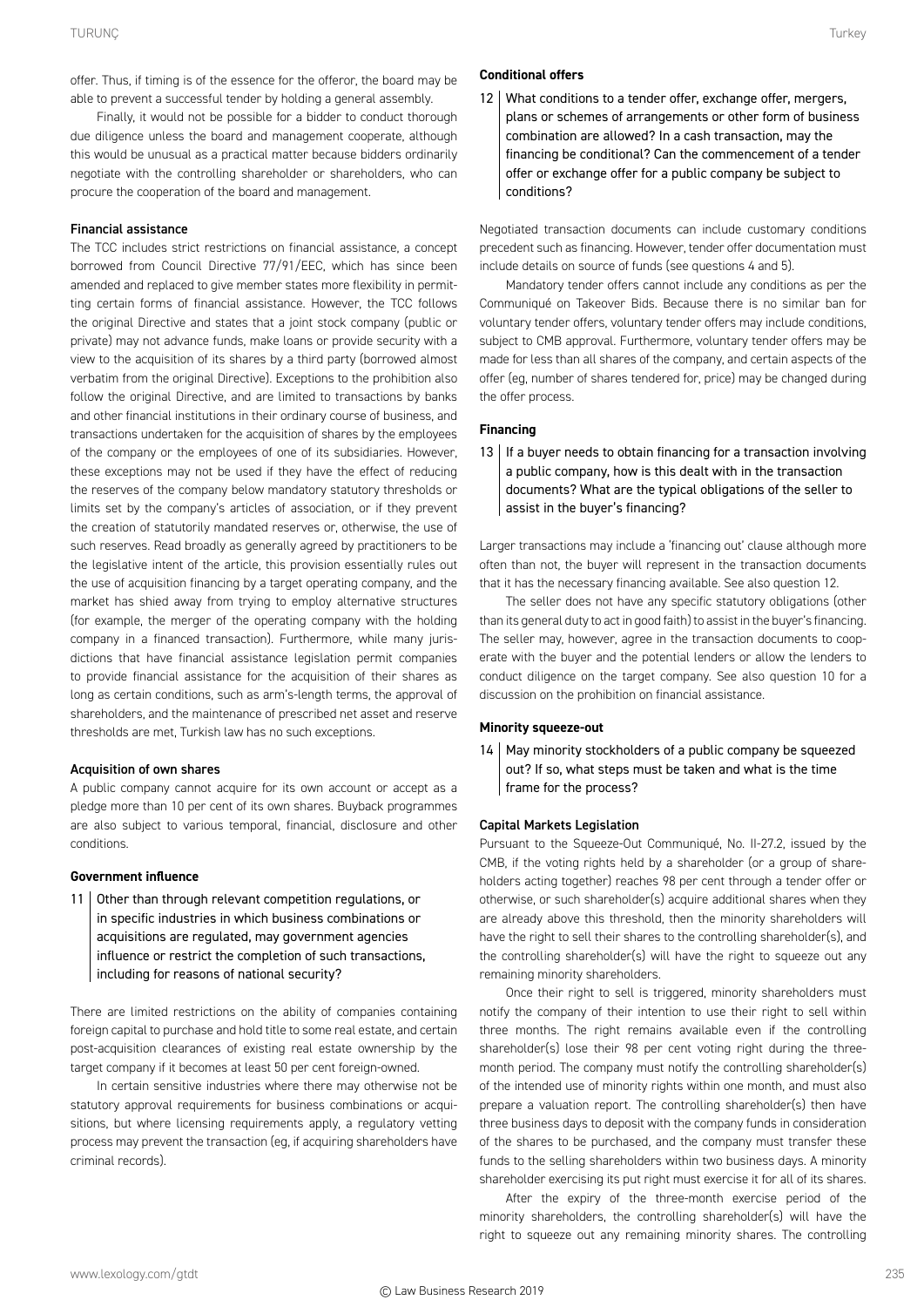shareholder(s) must notify the company of their intention to use their squeeze-out right within three business days of the expiry of the threemonth period. The notification must be accompanied by a bank letter of guarantee or evidence of blocked funds sufficient to exercise the squeeze-out right. For publicly traded shares, the squeeze-out price will be the 30-day average of the weighted average price of the same class of shares on the stock exchange prior to the controlling shareholder(s) reaching 98 per cent or, if already above 98 per cent, prior to the public announcement of the additional purchase by the controlling shareholder(s). For non-listed companies, the price will be determined through a valuation report. The actual exercise of the squeeze-out may be made only after approval by the CMB, which will normally add several days to the process. Upon the CMB's approval, the controlling shareholder(s) have three business days to deposit the consideration with the company.

It should be noted that the described put and squeeze-out rights cannot be exercised during the first two years after the initial listing of a company's shares on a stock exchange.

#### Corporate law

Another squeeze-out method is available under TCC article 141, pursuant to which the merging entities (public and private alike) in a merger transaction may decide in the merger agreement either to:

- pay cash consideration to the shareholders of the non-surviving entity pro rata to their shareholding interests; or
- offer to those shareholders the choice between (i) such cash consideration or (ii) shares in the surviving entity pro rata to their shareholding interests.

In order for such a clause to be valid, the merger agreement needs to be approved by shareholders holding at least 90 per cent of the voting rights in the non-surviving company (TCC article 151/5).

The TCC also includes an additional squeeze-out right (applicable to public and private companies alike) in article 208, pursuant to which a controlling entity (ie, the right may not be used by individual shareholders) holding at least 90 per cent of the shares or voting rights in another company may be able to squeeze out the minority, through a court proceeding, if the minority is 'preventing the operation of the company, acting against the principle of good faith, creating discernible hardship or acting recklessly'. If the company's shares are listed on a stock exchange the applicable purchase price will be the prevailing trading price. If the shares are not traded on an exchange or if the trading price is not fair, the purchase price will be their true value or a price calculated under a generally accepted method (ie, the same calculation method as applies to the minority exit right under TCC article 202 described in question 7).

#### **Cross-border transactions**

#### 15 | How are cross-border transactions structured? Do specific laws and regulations apply to cross-border transactions?

Cross-border transactions are normally structured through direct acquisitions by an operating entity of the acquirer or through a newly formed special purpose vehicle (SPV). SPVs are most often established in tax-efficient and well-regulated jurisdictions such as the Netherlands and Luxembourg, and less often in Turkey. Some investments also employ a second SPV formed in Turkey to sit between the foreign SPV and the target company. In some cases, significant shareholders may together move their shareholding structure up to the SPV level for tax reasons or concerns surrounding the enforceability under Turkish law of certain provisions in their shareholders' agreements.

No specific laws and regulations apply to cross-border transactions as such. Furthermore, Turkey has no capital controls, or restrictions on or different treatment of foreign ownership of company shares, subject to limited exceptions such as certain share transfer approval requirements and foreign ownership thresholds in regulated sectors (see question 17), and certain variations in the taxation of capital gains and dividend distributions depending on tax residency (see question 18).

#### **Waiting or notification periods**

16 Other than as set forth in the competition laws, what are the relevant waiting or notification periods for completing business combinations or acquisitions involving public companies?

There are various waiting periods stemming from the TCC, public disclosure requirements, rules protecting creditors, trade registry filings and CMB approvals (eg, tender offer documentation), among other things.

For example, the information required to be publicly disclosed pursuant to the Communiqué on Mergers and Demergers as described in question 5 must be made available publicly at least 30 days prior to the general assembly meeting where the transaction will be approved. Pursuant to the TCC, in merger and demerger transactions, companies participating in a merger or demerger must publish an announcement in the Turkish Trade Registry Gazette and on their websites announcing that the transaction documents (ie, agreements, reports and financial statements) have been made available at the registered address of the company for inspection by the shareholders. These documents must be made available at least one month prior to the relevant general assembly meeting for mergers and at least two months before the relevant general assembly meeting for demergers.

Pursuant to article 202 of the Code of Obligations, when assets constituting a commercial enterprise (including a line of business) are transferred in a transaction, the transferee is required to notify the transfer to the creditors of the transferor or announce such transfer in the Turkish Trade Registry Gazette, and the liabilities of the transferred enterprise may not be excluded from the transfer. Specifically, all tax liabilities and encumbrances are transferred along with the enterprise. It should be noted that the seller remains jointly and severally liable for debts of the enterprise for two years following the transaction. Moreover, transfer of commercial enterprises needs to be registered and announced with the relevant trade registry.

There are also additional notification periods set out by law for the protection of creditors. As such, creditors are entitled to claim security for their receivables within three months of a merger transaction being registered. In demerger transactions, the company must invite creditors to declare any receivables they have, and allow them to claim security for their unsecured or insufficiently secured receivables, by making three consecutive weekly announcements in the Turkish Trade Registry Gazette prior to the demerger transaction.

See also questions 4, 5 and 6.

#### **OTHER CONSIDERATIONS**

#### **Sector-specific rules**

#### $17$  Are companies in specific industries subject to additional regulations and statutes?

Yes. Such industries include, among others, asset management, aviation, banking, consumer finance, factoring, energy, insurance, investment management, media, mining, private security services and telecommunications. Share transfers in companies operating in these industries may be subject to the preliminary approval of the relevant regulatory authority. Such approval requirement may be absolute or triggered by percentage thresholds depending on the sector. In addition, there are some maximum shareholding percentages that apply to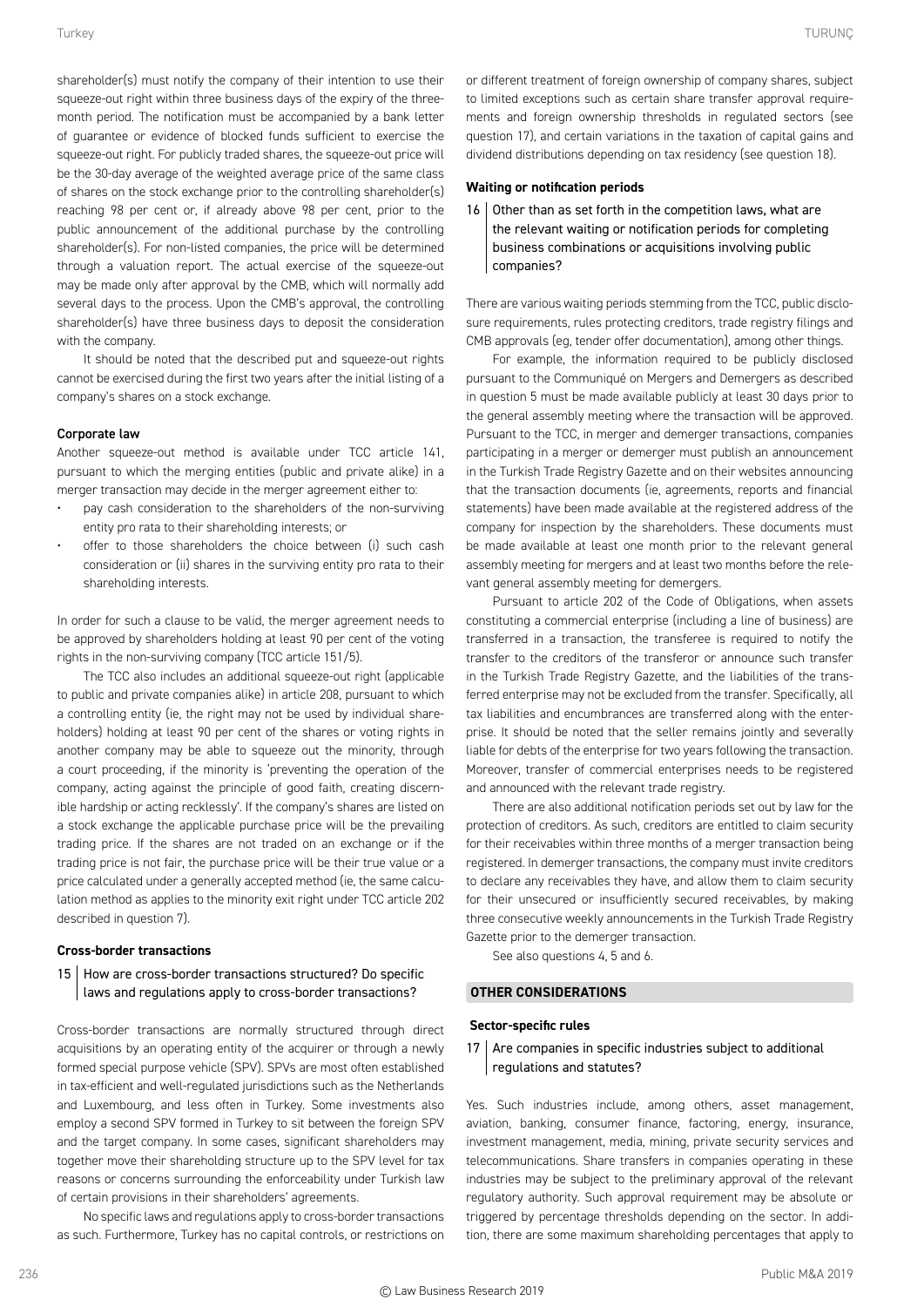#### **Tax issues**

18 What are the basic tax issues involved in business combinations or acquisitions involving public companies?

In stock sales, capital gains tax is normally applicable with certain partial and full exemptions available, depending on the parties involved and the applicable holding periods.

Stamp duty also used to apply to stock purchase agreements until 2016, when the applicable legislation was amended to exempt such agreements from stamp duty. Sales of public company shares are also exempt from VAT.

It is possible to structure mergers and demergers as corporate tax-free transactions provided certain conditions are met. Tax-free mergers and tax-free demergers meeting certain conditions are also exempt from VAT. Generally, taxable mergers and asset transactions are subject to VAT at 18 per cent, and certain assets may be subject to different rates.

The tax residency of foreign parties may also change certain tax treatments under double taxation treaties or otherwise.

#### **Labour and employee benefits**

19 What is the basic regulatory framework governing labour and employee benefits in a business combination or acquisition involving a public company?

In stock acquisitions (whether or not there is a change of control), as a general rule, the employment relationships continue without any change or any rights being triggered, subject to any special terms in specific employment agreements (eg, golden parachute clauses). Having said that, if the terms of the transaction adversely affect employees' rights, the affected employees will be entitled to terminate their employment relationship for just cause.

In transfers of a business or a workplace, or part thereof, all existing employment contracts will pass on to the buyer along with all rights and obligations therein as a general rule. For the purposes of calculation of employment entitlements of the transferred employees based on seniority, the buyer is legally required to make the calculations based on the date on which employees started work for the seller prior to the transaction. Automatic continuity of employee benefits and pensions are also required by Turkish law. All employee benefits, along with all employee contract rights and obligations, automatically transfer with the employees. To the extent that any private benefit plans have been obtained by the seller, the buyer must provide the same or substantially similar benefits post-transaction. For a period of two years following the transaction, both the seller and the buyer remain jointly responsible for liabilities to transferred employees that accrued prior to the transaction.

However, in demerger transactions (including intragroup), employees can object to the transfer of their employment relationship and terminate their employment. In case of such termination, both the original and the new (intended) employer are responsible for the accrued but unpaid entitlements of the objecting employees. If an employee does not object to the transaction, his or her employment relationship passes on to the new company as is, and neither the transferor nor the transferee is authorised to terminate the employment solely because of the demerger transaction.

Accordingly, subject to the objection and termination rights of employees described above, and any contractual obligations (eg, arising out of collective bargaining agreements), there is no general requirement to notify or obtain the consent of employees for public M&A

### TURUNÇ

Noyan Turunç nturunc@turunc.av.tr

Kerem Turunç kturunc@turunc.av.tr

Teşvikiye Caddesi 19/11 Teşvikiye 34365 Istanbul **Turkey** Tel: +90 212 259 45 36 Fax: +90 212 259 45 38 www.turunc.av.tr

transactions. That being said, it is standard practice to provide courtesy announcements and notifications to employees regarding an impending transaction that will affect their employer, particularly because of the termination rights that may be triggered.

#### **Restructuring, bankruptcy or receivership**

#### 20 What are the special considerations for business combinations or acquisitions involving a target company that is in bankruptcy or receivership or engaged in a similar restructuring?

A company in liquidation is permitted to be part of merger transactions only if the distribution of its assets has not yet commenced and it is the absorbed entity in the transaction.

A company that has lost more than half of its capital (including reserves) or is balance-sheet insolvent from a statutory (TCC) perspective can be part of a merger transaction only if it is the absorbed entity in the transaction and the acquirer has adequate disposable capital to make up for the shortfall in the acquired company's capital.

As a general rule, business combinations or acquisitions involving companies in bankruptcy or in a composition with creditors are subject to the bankruptcy court's supervision and approval under the Enforcement and Bankruptcy Law (Law No. 2128).

An overarching provision in the Enforcement and Bankruptcy Law is that if a business (or all or a substantial part of its assets) is acquired for the purpose of preventing creditors from enforcing their rights, the creditors can apply to the court for the annulment of the transaction.

#### **Anti-corruption and sanctions**

#### 21 What are the anti-corruption, anti-bribery and economic sanctions considerations in connection with business combinations with, or acquisitions of, a public company?

Turkish law does not apply specific anti-corruption, anti-bribery or economic sanctions rules to public company combinations and acquisitions. Instead, general principles that are in line with OECD principles and international treaties and norms apply to these transactions. Turkish capital markets legislation and most legislation governing regulated sectors also include additional provisions regarding the suitability of directors, including from an ethics perspective.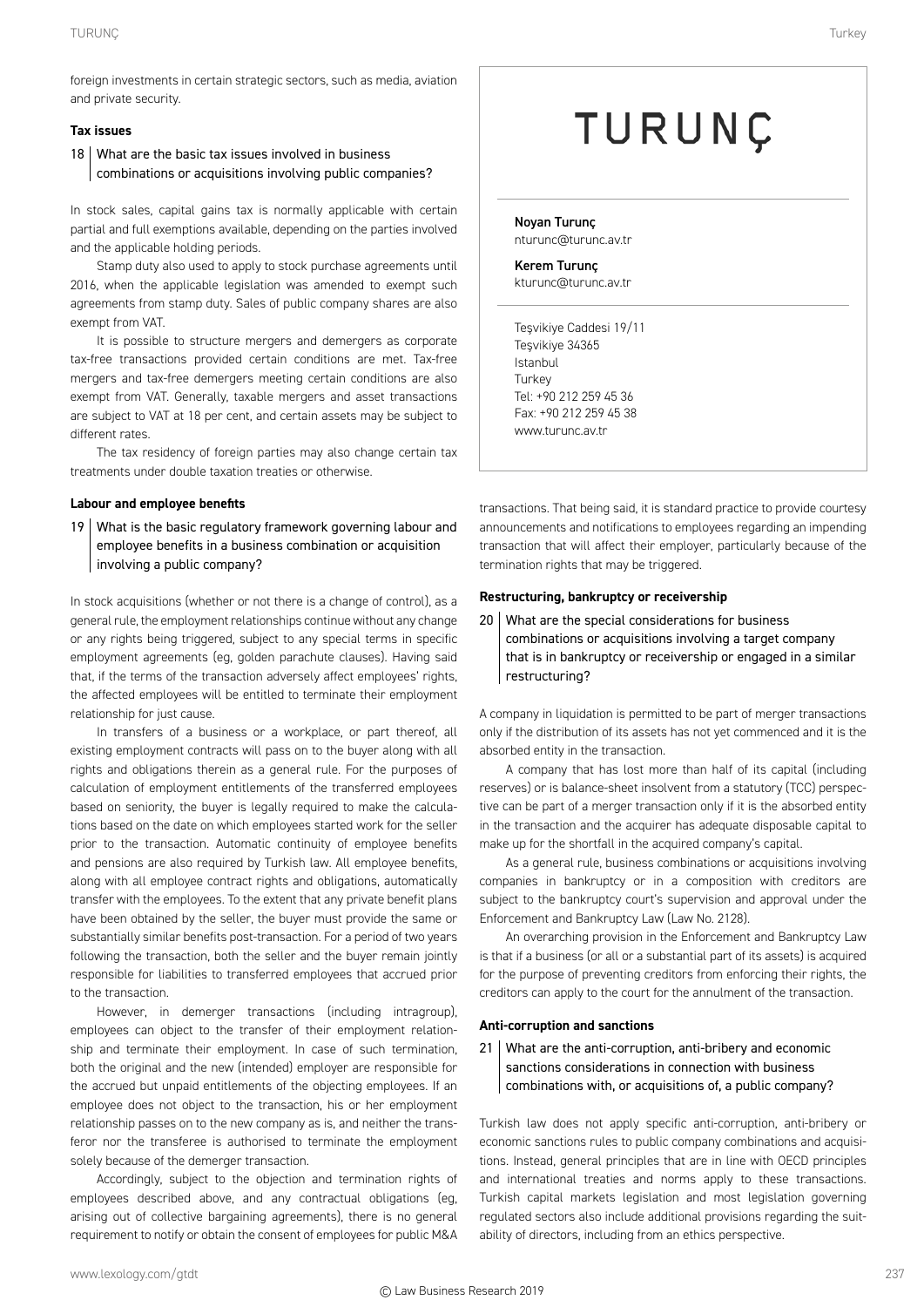Companies may also temporarily or permanently lose certain licences, or be prohibited from receiving certain public benefits or participating in public tenders as a result of breaches of anti-corruption, anti-bribery or economic sanctions rules, or because of criminal convictions of their shareholders for violating certain of these rules. This is particularly important for the due diligence process, and transaction documents normally contain customary clauses (eg, warranties and indemnities) relating to anti-corruption, anti-bribery and economic sanctions.